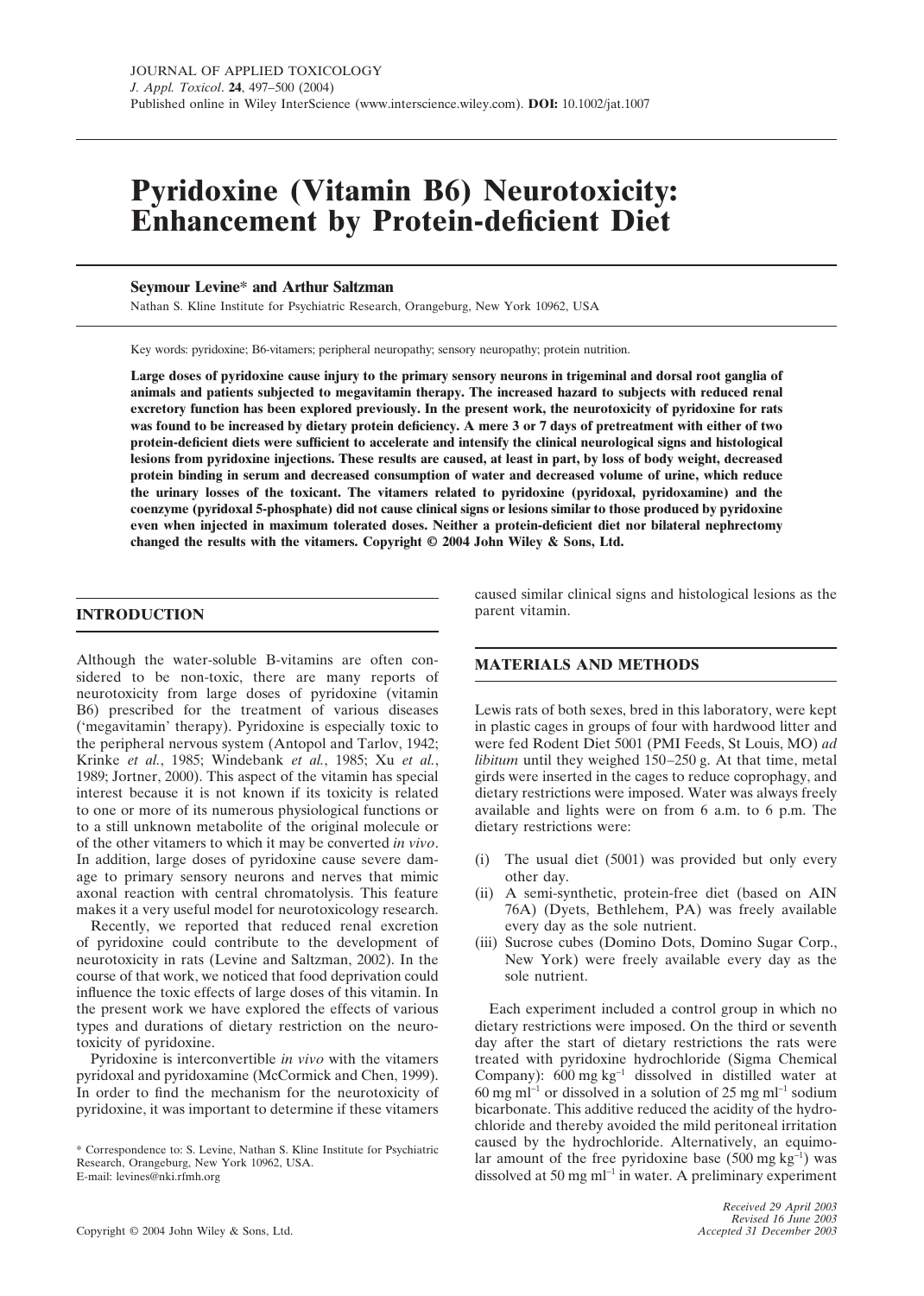showed that all three preparations caused identical neurotoxicity. The dose was 10 ml kg<sup>−</sup><sup>1</sup> body weight injected intraperitoneally in the morning and again in the afternoon on three or four consecutive days. Dietary restrictions were continued during the treatment period.

The experiments were evaluated by clinical signs: 1+, slight weakness or minimal splaying of the hindlimbs; 2+, moderate weakness and splaying of hindlimbs and slight weakness and splaying of forelimbs; 3+, severe weakness and immobility or lateral recumbency. Hindlimb extension was impaired, as described by Jolicoeur *et al.* (1979), but crossed legs and curled toes were not observed.

One day after the last treatment, the rats were anesthetized with CO<sub>2</sub> and exsanguinated through the inferior vena cava. Serum was analyzed in a Roche-Hitachi model 747– 100 analyzer. The skull was opened, the brain removed and the trigeminal nerves and ganglia were fixed *in situ* with Bouin's fluid. The skulls were decalcified and coronal sections taken at two levels through the ganglia. Paraffin-embedded blocks were cut at 5 µm and stained with hematoxylin and eosin or cresyl violet for Nissl bodies. Histological lesions of the large trigeminal neurons were loss of Nissl bodies (central chromatolysis), peripheral displacement of nuclei and irregular or indented nuclear membranes, as described by others (Antopol and Tarlov, 1942; Krinke *et al.*, 1985; Windebank *et al.*, 1985; Xu *et al.*, 1989; Jortner, 2000). When these changes were present in all large neurons, the lesions were designated as severe. In moderate lesions, chromatolysis and nuclear displacement were common but nuclear deformation was rare. In mild lesions, nuclear displacement was less common and chromatolysis was less severe. Evaluations were done at 440  $\times$  magnification, on randomized slides, without knowledge of the treatment.

Experiments on the vitamers were done as described above, but in addition anephric rats were utilized as described previously (Levine and Saltzman, 1997).

#### **RESULTS**

Control rats fed their usual diet of 5001 pellets without restriction, studied 1 day after 3 days of pyridoxine injections i.p., and no clinical signs, had only minimal histological lesions in the trigeminal ganglia. Even 4 days of pyridoxine treatment caused only slight (or no) clinical signs (Table 1) but the ganglia had lesions, albeit mild.

Consumption of the usual diet restricted to every other day, starting 3 or 7 days before pyridoxine treatment and continuing to the end, did not enhance the neurotoxicity (Table 1).

In contrast, rats fed the protein-free semisynthetic diet, or only sucrose cubes, starting 3 or 7 days before pyridoxine and continuing through the treatment period, already had mild neurological signs after 3 days of pyridoxine injections that progressed to severe signs after the fourth day of treatment (Table 1). Their histological lesions in trigeminal ganglia were moderate after 3 days and severe after 4 days of treatment. In three additional experiments (not included in Table 1) two groups of rats were given only half the usual dose for the four daily pyridoxine injections i.p., or they were given the full dose by oral gavage instead of i.p. In all these experiments the sucrose-fed rats had more severe signs and/or lesions than the control rats

Table 1—Pyridoxine neurotoxicity is enhanced by prior dietary restrictions

| Dietary restriction<br>(and start time) <sup>a</sup> | Clinical signs, average                         |                                                 |  |
|------------------------------------------------------|-------------------------------------------------|-------------------------------------------------|--|
|                                                      | After 3 days of<br>i.p. pyridoxine <sup>b</sup> | After 4 days of<br>i.p. pyridoxine <sup>b</sup> |  |
| Usual diet, no restriction                           | 0 ( $n = 4$ )                                   | $0.8(n = 25)$                                   |  |
| Usual diet g.o.d. <sup>c</sup>                       |                                                 |                                                 |  |
| Day 3                                                |                                                 | 0.6 $(n = 8)$                                   |  |
| Day 7                                                |                                                 | 0.0 $(n = 4)$                                   |  |
| Protein-free diet                                    |                                                 |                                                 |  |
| Day 3                                                |                                                 | 2.0 $(n = 4)$                                   |  |
| Day 7                                                | $0.5(n=4)$                                      | 3.0 $(n = 4)$                                   |  |
| Sucrose diet                                         |                                                 |                                                 |  |
| Day 3                                                | $0.8(n = 10)$                                   | 2.5 $(n = 12)$                                  |  |
| Day 7                                                | $0.8(n = 10)$                                   | 3.0 $(n = 4)$                                   |  |

<sup>a</sup> Start time: number of days before first pyridoxine injection when the diet was started. Diet was continued until the end of the experiment.

<sup>b</sup> 600 mg kg<sup>-1</sup> in morning and again in afternoon.

 $\degree$  q.o.d.: every other day.

on the unrestricted diet. Thus, enhancement by dietary restriction was not limited to the particular pyridoxine dose and route used for the experiments recorded in Table 1.

Rats pretreated with sucrose as the sole nutrient might have been subjected to vitamin deficiency during the pretreatment period while they were losing weight. In an additional experiment (not included in Table 1), this potential lack was avoided by twice-daily subcutaneous injections of a multivitamin preparation during the pretreatment period. Sucrose-fed rats given the additional multivitamin pretreatment responded in the same way as sucrose-fed rats from Table 1 to the subsequent challenge with 4 days of the usual dose of pyridoxine. In accordance with the experiments in Table 1, they all developed severe clinical signs, in contrast to the lack of signs in the control rats fed their usual diet who also had been pretreated with vitamins. Therefore, the vitamin status during the preliminary period of dietary restriction had no influence on the subsequent neurotoxicity of large doses of pyridoxine.

### **Relation of body weight changes to pyridoxine neurotoxicity**

Rats fed the sucrose diet for 7 days before inception of pyridoxine injections had lost 27 g (average) of body weight during that period (16% of initial weight). Rats fed sucrose for only 3 days had lost only 21 g (average 12% of initial body weight). Rats in both of these sucrosefed groups lost an additional 20 g during 4 days of pyridoxine treatment (12% of initial body weight). Rats on the protein-free diet also lost considerable body weight during the preliminary 7 days and during the treatment period. All these rats developed clinical signs and severe lesions after the pyridoxine treatments. The control rats fed their usual diet gained rather than lost weight before the injections started and they lost only 5 g after 4 days of treatment with pyridoxine. They did not develop clinical signs.

Rats fed their usual diet every other day for 7 days before treatment lost much less weight, only 5 g (average), and those fed every other day for only 3 days managed to gain a small amount of weight (2 g) before pyridoxine treatment. They did not develop clinical signs. Therefore, in all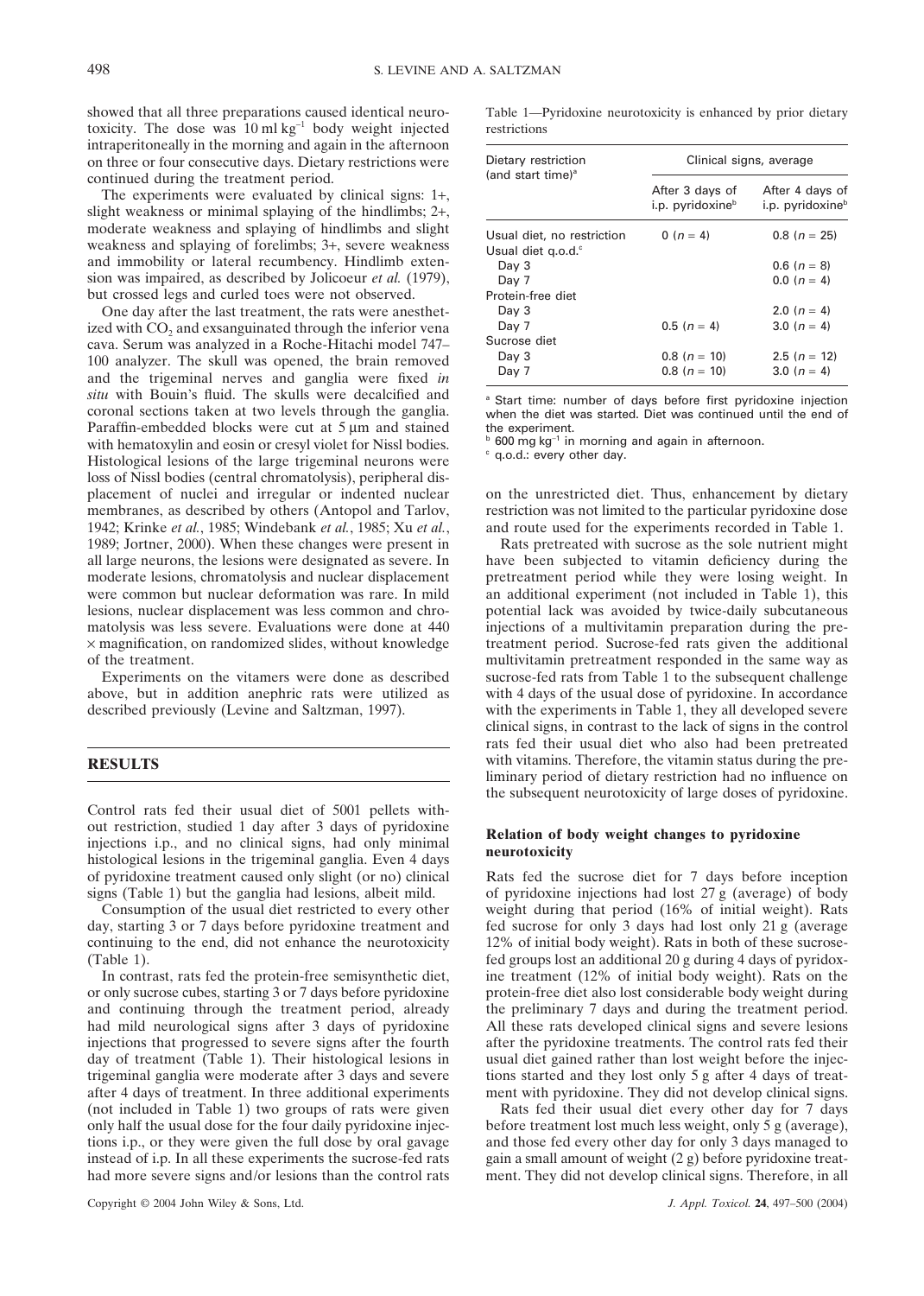| Vitamer                     | Pretreatment <sup>a</sup> | Non-lethal dose<br>$(mmol/kg-1)b$ | Clinical signs and<br>histological lesions |
|-----------------------------|---------------------------|-----------------------------------|--------------------------------------------|
| Pyridoxine <sub>·</sub> HCl | None                      | 5.9                               | Mild                                       |
|                             | Sucrose diet              | $2.3 - 5.9$                       | Severe                                     |
|                             | Bilateral nephrectomy     | $0.30 - 0.73$                     | Severe                                     |
| Pyridoxal·HCl               | None                      | $1.8 - 2.4$                       | 0                                          |
|                             | Sucrose diet              | $1.5 - 1.8$                       |                                            |
|                             | Bilateral nephrectomy     | $0.4 - 1.5$                       |                                            |
| Pyridoxal 5-phosphate       | None                      | $1.2 - 2.9$                       | 0                                          |
|                             | Sucrose diet              | $0.6 - 1.7$                       |                                            |
|                             | Bilateral nephrectomy     | 0.6                               |                                            |
| Pyridoxamine-2HCl           | None                      | $3.5 - 11.6$                      |                                            |
|                             | Sucrose diet              | $0.3 - 11.6$                      |                                            |
|                             | Bilateral nephrectomy     | $0.3 - 2.3$                       | 0                                          |
|                             |                           |                                   |                                            |

Table 2—Toxicity of pyridoxine and vitamers

<sup>a</sup> Bilateral nephrectomies were preceded by the sucrose diet, as described.

**b** Doses listed were injected on four successive days without mortality. Where a range of doses is indicated, 2–7 levels were tested, each level in 2–4 rats. Doses are specified as mmol kg<sup>−</sup><sup>1</sup> to facilitate comparisons. Larger doses of pyridoxal·HCl and pyridoxal 5-phosphate were tested but are not included in the table because they were lethal after one, two or three daily doses.

the experiments loss of body weight correlated well with enhanced neurotoxicity of pyridoxine.

Analysis of serum after 3 or 4 days of pyridoxine treatment did not reveal any differences between sucrosefed rats and 5001-fed controls in levels of glucose, urea, creatinine, electrolytes or enzymes. However, total protein levels were lower in the sucrose-fed rats  $(4.80 \text{ g d}^{-1}, SD =$ 0.43,  $n = 18$ ) than in the 5001-fed controls  $(5.40 \text{ g d}^{-1})$ ,  $SD = 0.33$ ,  $n = 13$ ), as could be expected.

#### **The vitamers**

The vitamer pyridoxal and the coenzyme pyridoxal 5 phosphate were more toxic than pyridoxine. They did not produce clinical signs or lesions in ganglia similar to those produced by pyridoxine even though maximum tolerated doses were injected (Table 2). The vitamer pyridoxamine was somewhat less toxic, which made it possible to study effects after doses that matched or exceeded the doses of pyridoxine. Nevertheless, the results were negative. Pretreatment with the sucrose diet as described above, or preparation with bilateral nephrectomy as described previously, did not elicit signs or lesions in trigeminal ganglia (Table 2).

# **DISCUSSION**

Large doses of pyridoxine were required in order to demonstrate neurotoxicity. These doses are relevant to megavitamin therapy of patients with various diseases, some of whom have also developed neurotoxicity.

Dietary restriction has profound consequences for the organism and its response to toxicants (Levin *et al.*, 1993). There are many examples of increased susceptibility to neurotoxicants (cyanide, quinacrine, DDT, lead, ergot, etc.) caused by dietary factors, most often low protein content (Holck, 1949). Pyridoxine is an essential nutrient but in high doses it is a neurotoxicant that is as disabling or deadly as any other. In this work, we found that a few days of dietary restriction were enough to cause considerable enhancement of pyridoxine's neurotoxicity. A diet of sucrose

without any other nutrient, and a diet that provided all nutrients except protein, were both effective provided that they were instituted before the large doses of pyridoxine were injected. These two very different types of food deprivation caused loss of body weight. In contrast, a normal diet fed only every other day was not effective and caused hardly any weight loss.

During dietary deprivation, loss of body fat, liver mass and gastrointestinal tract (with contents) exceed losses of other tissues (Peters and Boyd, 1966; Levin *et al.*, 1993). Neural tissue is protected from weight loss, so it becomes, relatively speaking, a larger part of the organism and presumably accumulates a larger amount of the neurotoxin. These considerations may be pertinent to the enhanced neurotoxicity of pyridoxine, but diminished thirst and oliguria during food restriction are probably involved also. Pyridoxine is normally excreted in the urine, and removal of the kidneys increased its toxicity (Levine and Saltzman, 2002). Diminished drinking and oliguria with reduced renal losses could enhance the vitamin's toxicity. In a preliminary experiment both weight loss and oliguria were induced simultaneously by depriving rats of drinking water during the 4 days of high-dose pyridoxine treatment. As in the previous experiments, this procedure increased the clinical signs and histological lesions compared with control rats having free access to water.

Diminished serum proteins in dietary-restricted rats could lead to reduced protein binding of pyridoxine or a metabolite. Free pyridoxine is more likely to be toxic than protein-bound pyridoxine. Reduced renal excretion and reduced protein binding combined with an increase in the proportion of neural tissue in the body could explain, at least in part, the effects of dietary restrictions in our experiments. However, other (nutritional) factors have not been excluded.

Feeding sucrose should not be thought of as equivalent to starvation. During starvation, body proteins are catabolized to provide amino acids for conversion to glucose ('gluconeogenesis'). Feeding sucrose avoids the need for gluconeogenesis and thereby conserves body protein. Rats consume sucrose readily and will survive many weeks before a vitamin deficiency (vitamin A) develops (Richter, 1941). Furthermore, our experiment